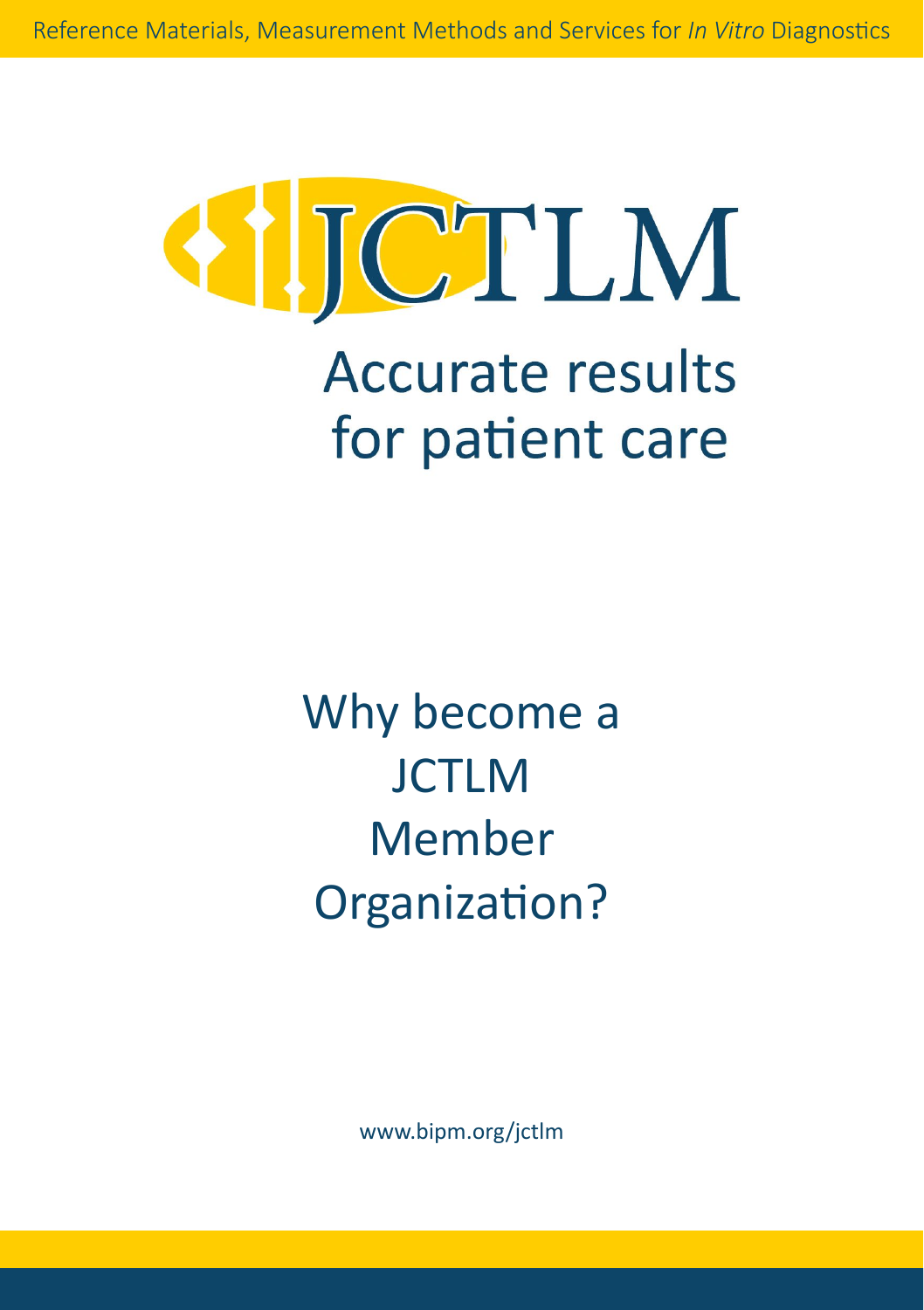# **The JCTLM: Global Standardization of Clinical Test Results**

The Joint Committee for Traceability in Laboratory Medicine (JCTLM) is an international consortium that promotes the global standardization of clinical laboratory test results, and provides information on Reference Materials, Measurement Methods and Services that are available from around the world.

Founded in 2002, the JCTLM has become a key player in helping *in vitro* diagnostic (IVD) manufacturers identify and source appropriate higher order materials, methods and measurement services to fulfil traceability requirements, including those of the European IVD Directive of 1998. This allows manufacturers to establish appropriate calibration hierarchies for their measurement kits, and enables accurate and comparable results for patient care to be achieved.

### **What are the benefits of JCTLM Membership?**

By joining the JCTLM, organizations that operate in laboratory medicine or have an interest in traceability in laboratory medicine benefit from:

#### **Networking**

- Be part of an international platform which offers opportunities to exchange knowledge and experience with other experts at the biennial members' meeting.
- + Stay informed with recent updates of the JCTLM database listing higher order certified reference materials, methods and measurement services and relevant events through publications, annual meeting reports and newsletters.

#### **Communication**

- + Make your voice heard by contributing to guidance on internationally recognized and accepted equivalence of measurements in laboratory medicine and traceability to appropriate measurement standards.
- + Gain world-wide exposure and recognition for your organization's involvement in traceability by utilizing the JCTLM logo and communication tools and by participating in the JCTLM working groups' activities.

#### **Involvement**

- + Nominate individuals to working groups to contribute to world-wide activities in identifying higher order materials, methods and reference measurement systems.
- + Express your views on the Executive Committee reports and plans presented to the members' meeting and uncover new initiatives in the development and implementation of traceable reference measurement systems.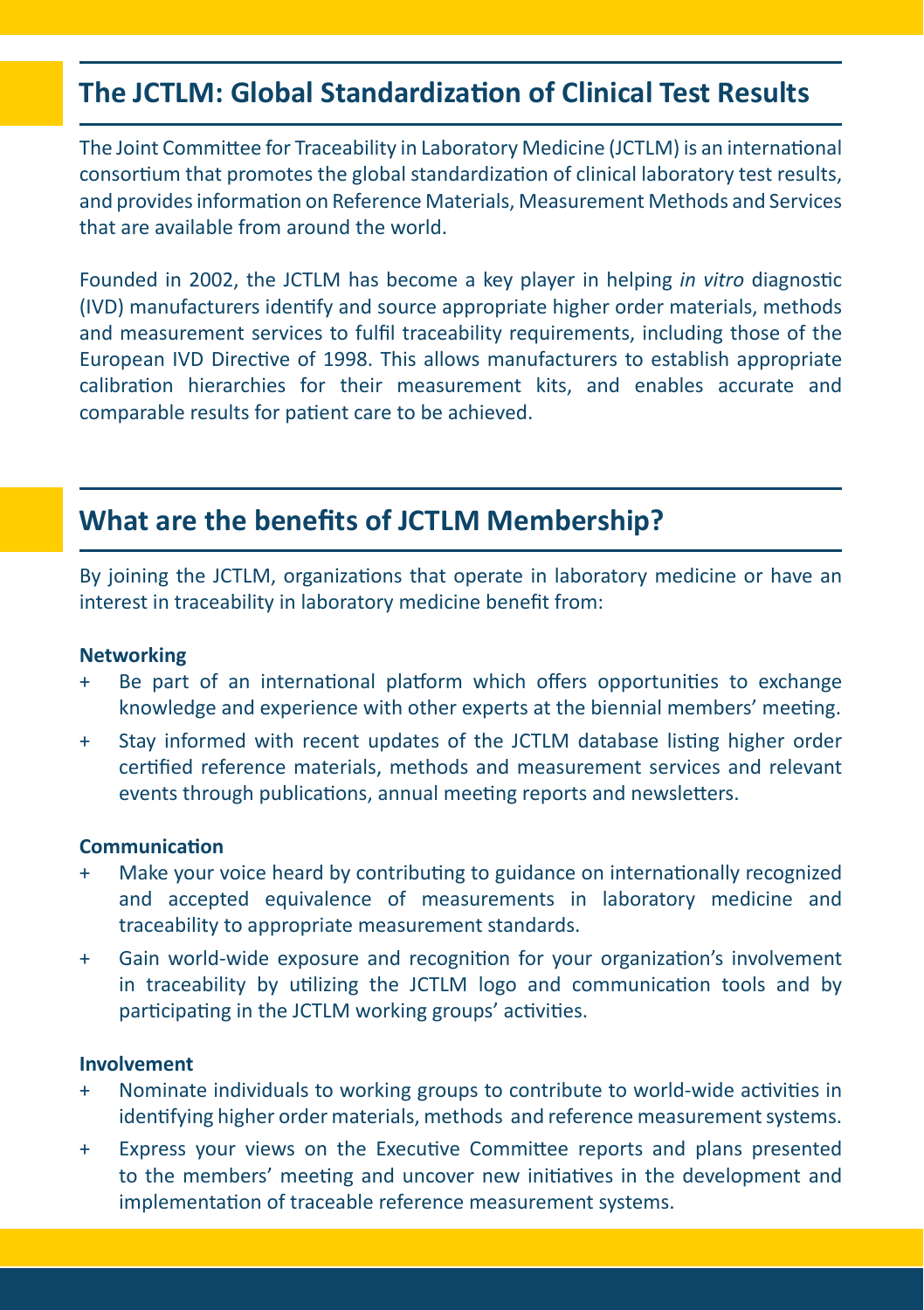## **JCTLM Membership**

JCTLM Membership is free of charge and is open to organizations which are authorities in their fields of professional and technical competence. There are three categories of Membership:

- **• National and Regional Members**
- **• Stakeholder Members**
- **• Executive Committee Members**

### **Structure of the JCTLM**